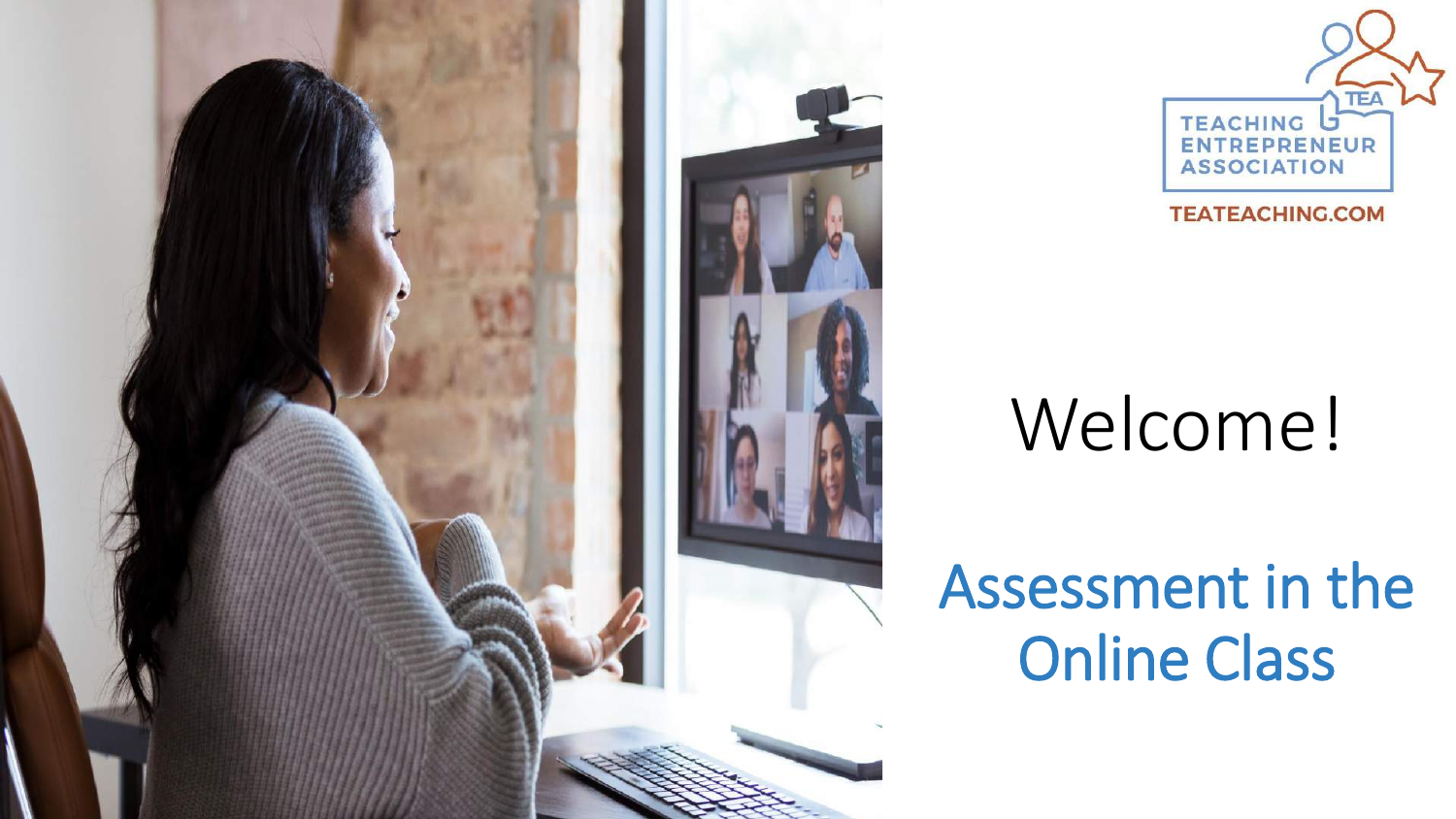#### In this webinar …

Linking Assessment to learning **Outcomes** 

A variety of Online Assessment methods

Teaching tools that marry up with assessment methods

Quick and easy assessment tools.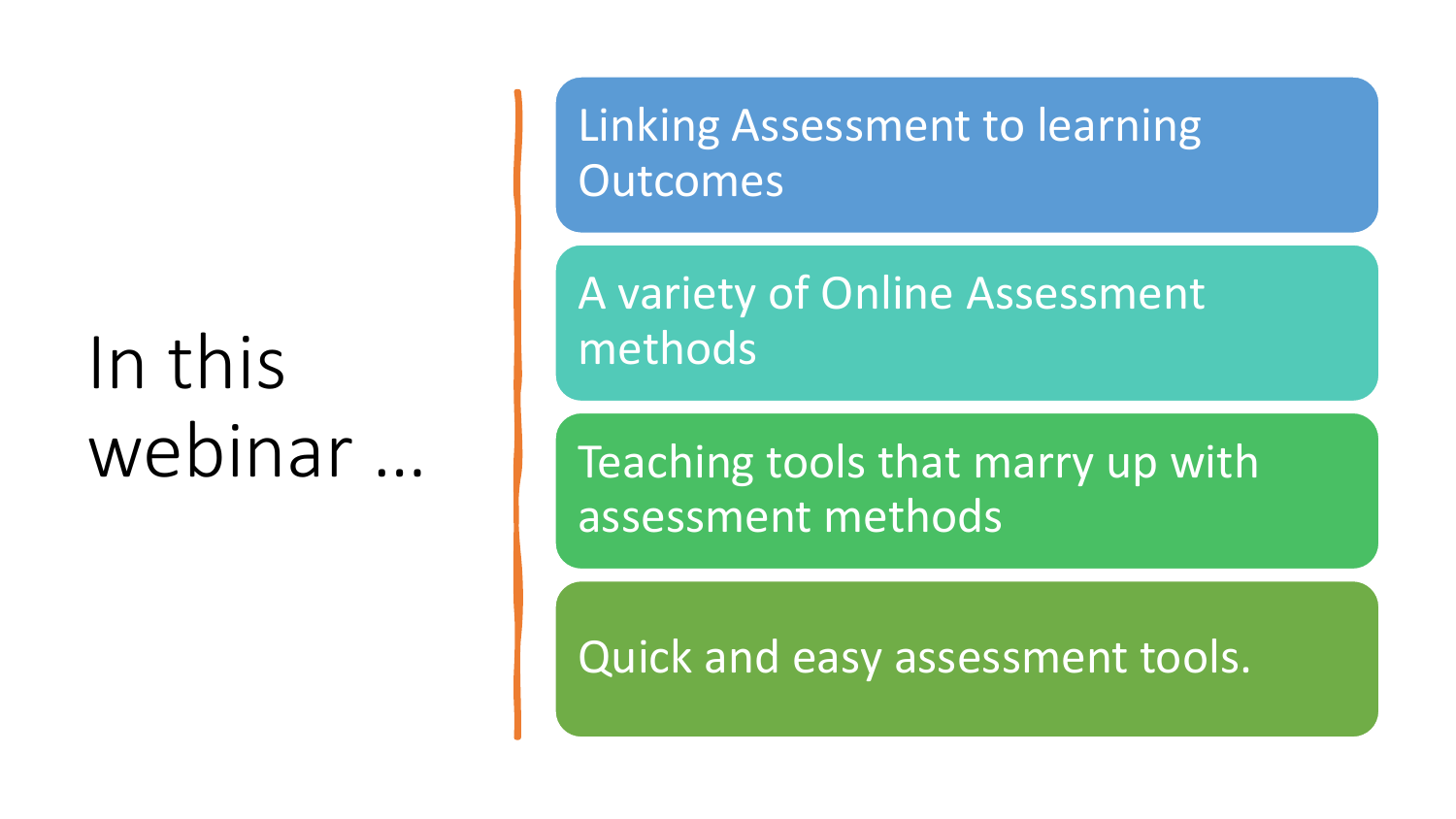#### What is assessment?

- Critical
- Strengths and Areas for Development
- Progress
- How to move forward
- Online Tools
- Learning Outcomes

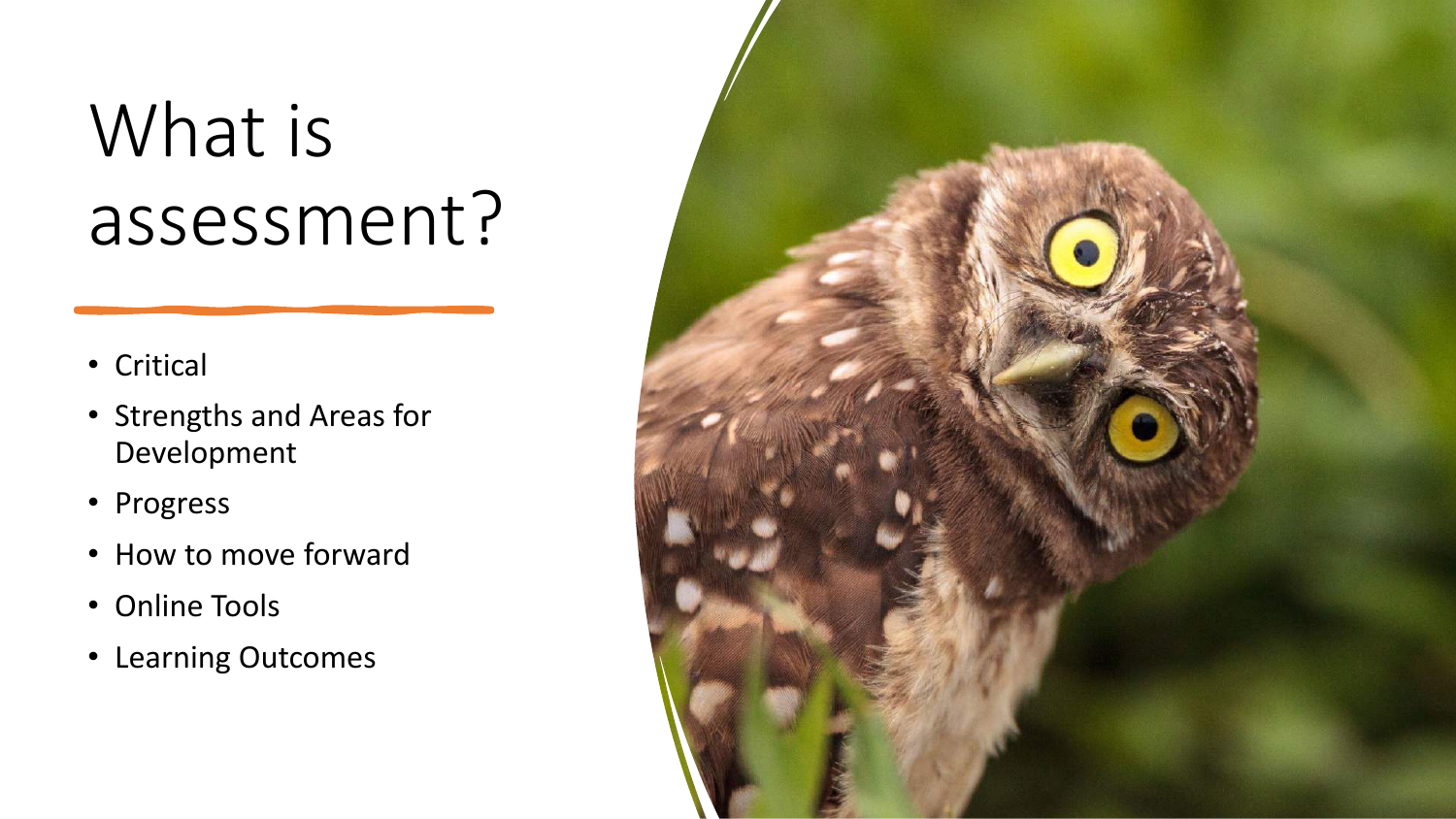#### Types of Assessment

#### *Initial* Assessment

#### *Formative* Assessment

*Summative* Assessment

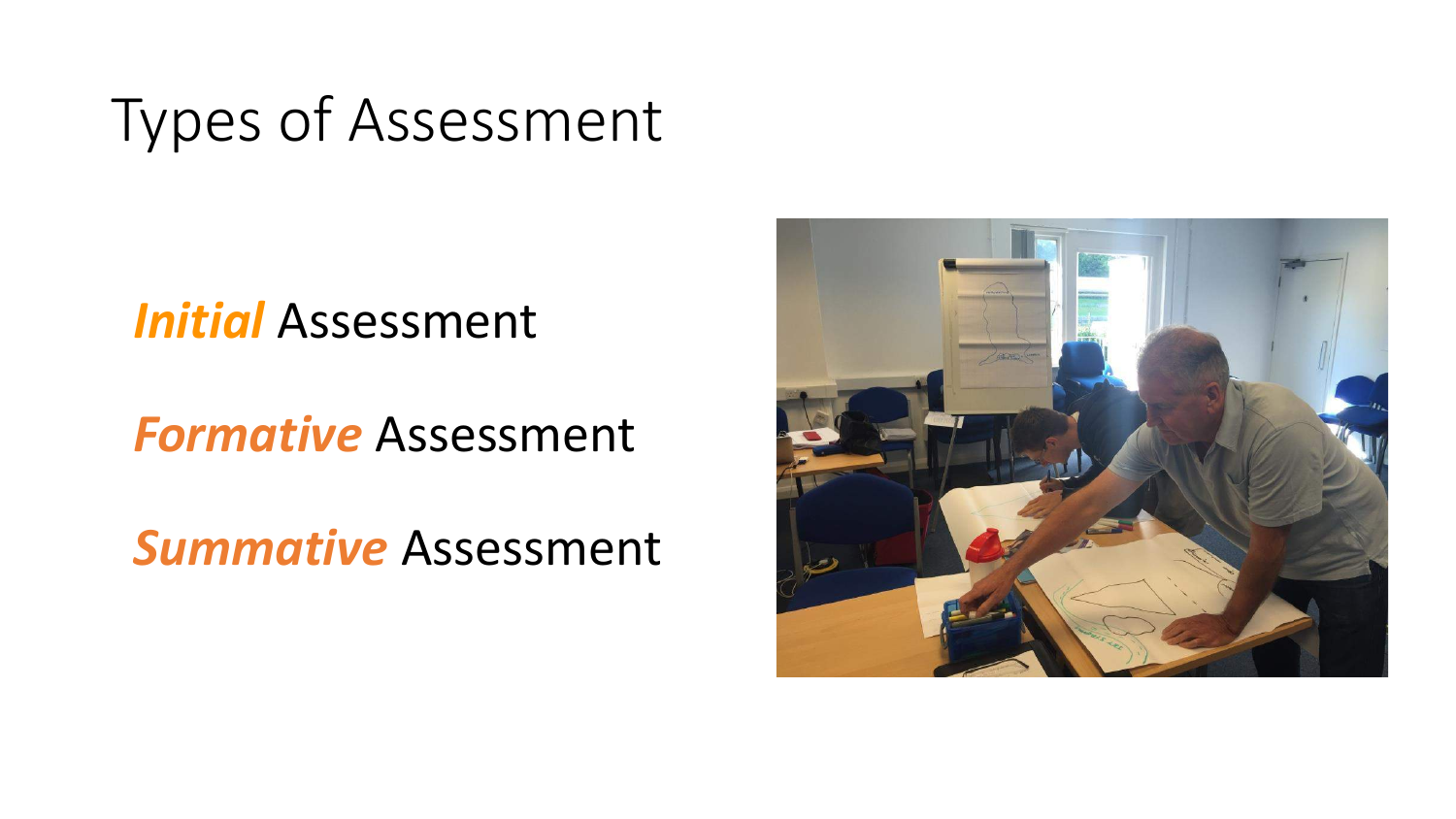### Learning Outcomes

By the end of the session students will be able to:

• Identify 3 bones in the hand

Or

• Illustrate 6 differences between Commercial and Passenger jets

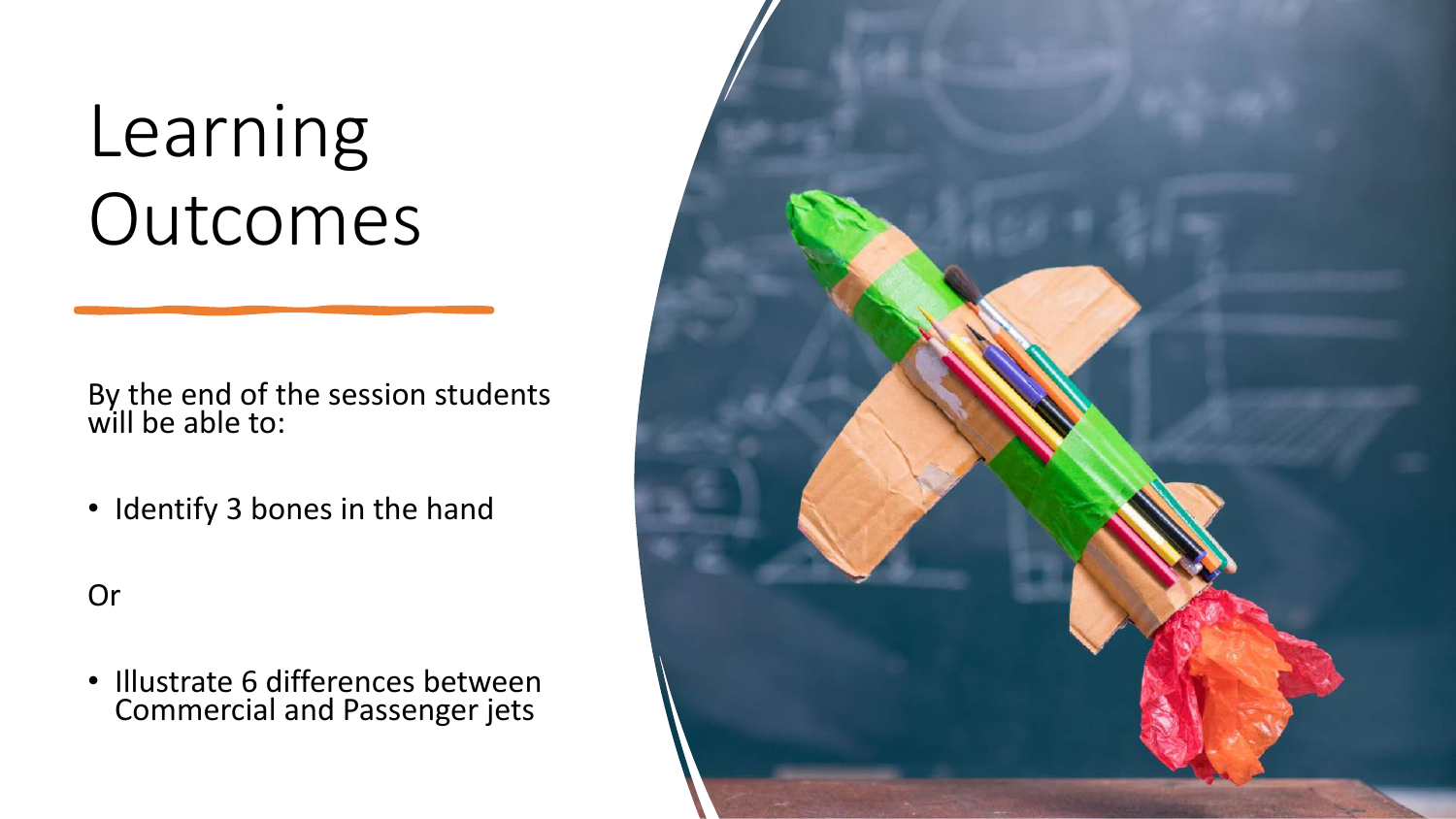## Action Verbs

| List                                                        | Memorise                               | Repeat                                    |
|-------------------------------------------------------------|----------------------------------------|-------------------------------------------|
| Recall                                                      | Define                                 | Record                                    |
| Name                                                        | Relate                                 | Tell                                      |
| Restate                                                     | Recognise                              | Identify                                  |
| <b>Discuss</b>                                              | Explain                                | Locate                                    |
| Describe                                                    | <b>Express</b>                         | Report                                    |
| Operate                                                     | Schedule                               | <b>Sketch</b>                             |
| <b>Translate</b>                                            | Demonstrate                            | Debate                                    |
| Interpret                                                   | Dramatise                              | Diagram                                   |
| Apply                                                       | <b>Practise</b>                        | Inspect                                   |
| Employ                                                      | Illustrate                             | Inventory                                 |
| Use                                                         | Criticise                              | Question                                  |
| Examine                                                     | Solve                                  | Relate                                    |
| Distinguish                                                 | <b>Appraise</b>                        | Test                                      |
| Analyse                                                     | Calculate                              | Compare                                   |
| Differentiate                                               | Experiment                             | Contrast                                  |
| Design                                                      | Setup                                  | Create                                    |
| Organise                                                    | Manage                                 | Prepare                                   |
| Compose<br>Design<br>Formulate<br><b>Assess</b><br>Estimate | Plan<br>Arrange<br>Assemble<br>Measure | Propose<br>Collect<br>Construct<br>Choose |
| Judge                                                       | Appraise                               | Evaluate                                  |
| Rate                                                        | Compare                                | Value                                     |
| Revise                                                      | Score                                  | <b>Select</b>                             |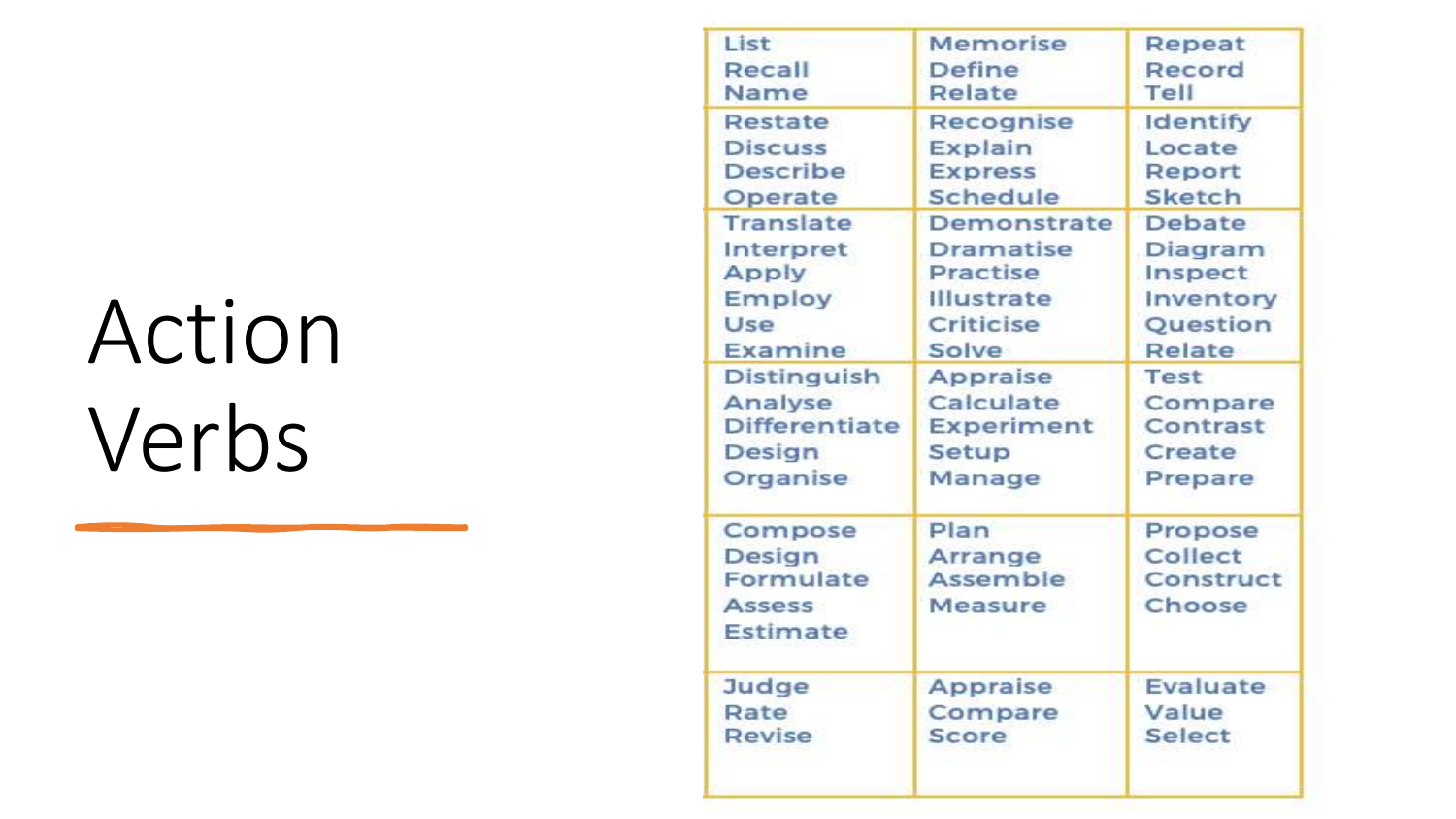## Bloom's Levels

- Knowledge
- Comprehend
- Apply
- Analyse
- Evaluate
- Create

| Knowledge          | <b>Recall and</b><br>requrgitate<br>knowledge                                   | List<br>Recall<br>Name                                               | Memorise<br>Define<br>Relate                                                                  | Repeat<br>Record<br>Tell                                               |
|--------------------|---------------------------------------------------------------------------------|----------------------------------------------------------------------|-----------------------------------------------------------------------------------------------|------------------------------------------------------------------------|
| Comprehension      | <b>Understand</b><br>what has<br>been taught                                    | Restate<br><b>Discuss</b><br><b>Describe</b><br>Operate              | Recognise<br>Explain<br><b>Express</b><br>Schedule                                            | <b>Identify</b><br>Locate<br>Report<br>Sketch                          |
| <b>Application</b> | Apply what<br>they have<br>learnt in<br>other<br>situations                     | <b>Translate</b><br>Interpret<br>Apply<br>Employ<br>Use<br>Examine   | <b>Demonstrate</b><br><b>Dramatise</b><br>Practise<br><b>Illustrate</b><br>Criticise<br>Solve | <b>Debate</b><br>Diagram<br>Inspect<br>Inventory<br>Question<br>Relate |
| Analysis           | Understand<br>why things<br>work the way<br>they do by<br>breaking<br>them down | <b>Distinguish</b><br>Analyse<br>Differentiate<br>Design<br>Organise | Appraise<br>Calculate<br>Experiment<br>Setup<br>Manage                                        | Test<br>Compare<br>Contrast<br>Create<br>Prepare                       |
| Evaluating         | Create<br>something<br>fresh from<br>the given<br>information<br>in a new way.  | Compose<br>Design<br>Formulate<br><b>Assess</b><br>Estimate          | Plan<br>Arrange<br>Assemble<br><b>Measure</b>                                                 | <b>Propose</b><br>Collect<br>Construct<br>Choose                       |
| Creating           | Judge the<br>value of<br>someone<br>else's<br>material                          | Judge<br>Rate<br>Revise                                              | Appraise<br>Compare<br>Score                                                                  | Evaluate<br>Value<br>Select                                            |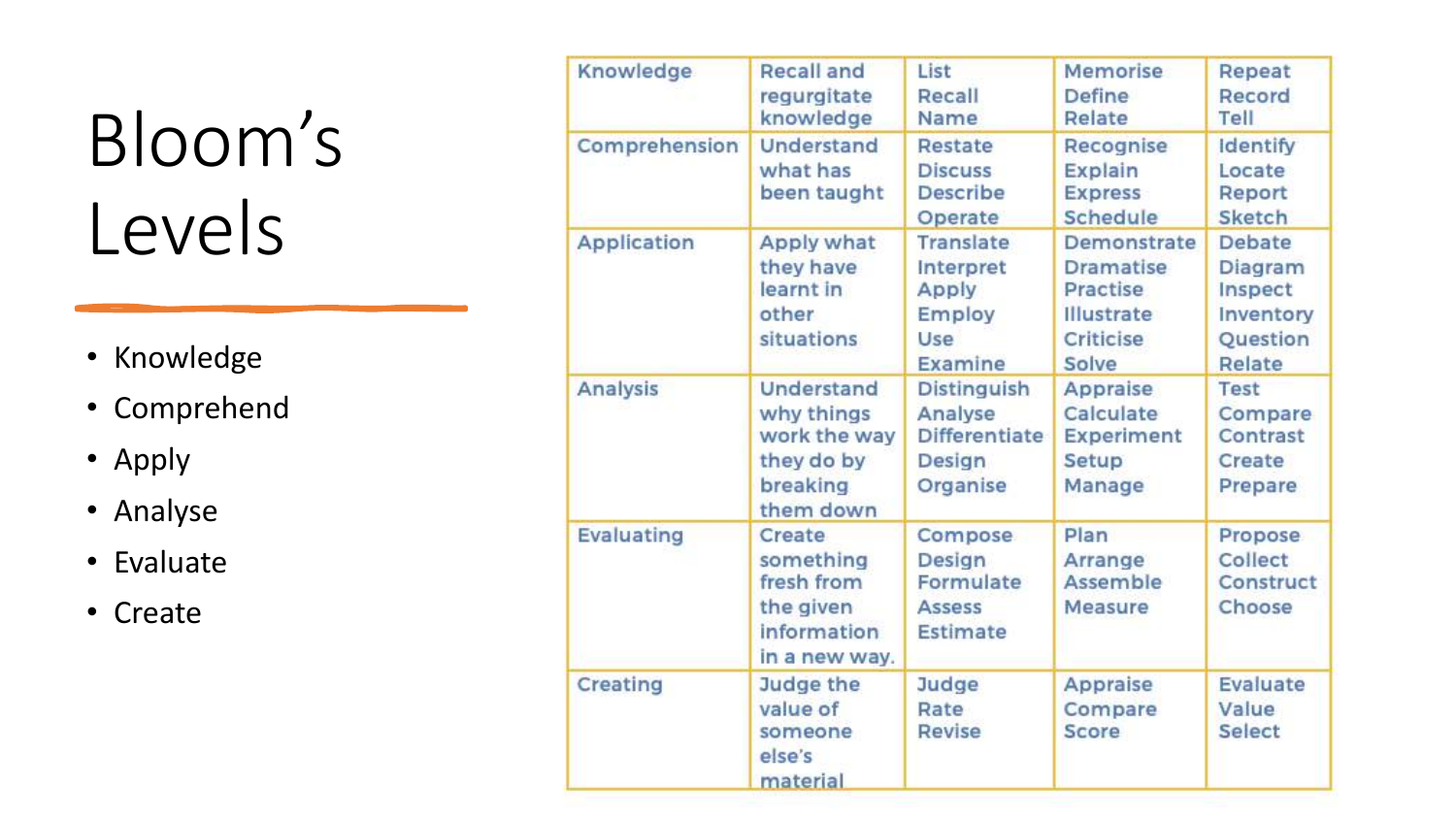#### Assessment Methods

**Knowledge:**

#### **Comprehend**:

#### • Fill in the blank

- Matching pairs
- Multi choice questions
- Mindmaps
- Assignments
- Discussions
- Presentations

• Simulations

**Application**:

- Matching pairs
- Multi choice questions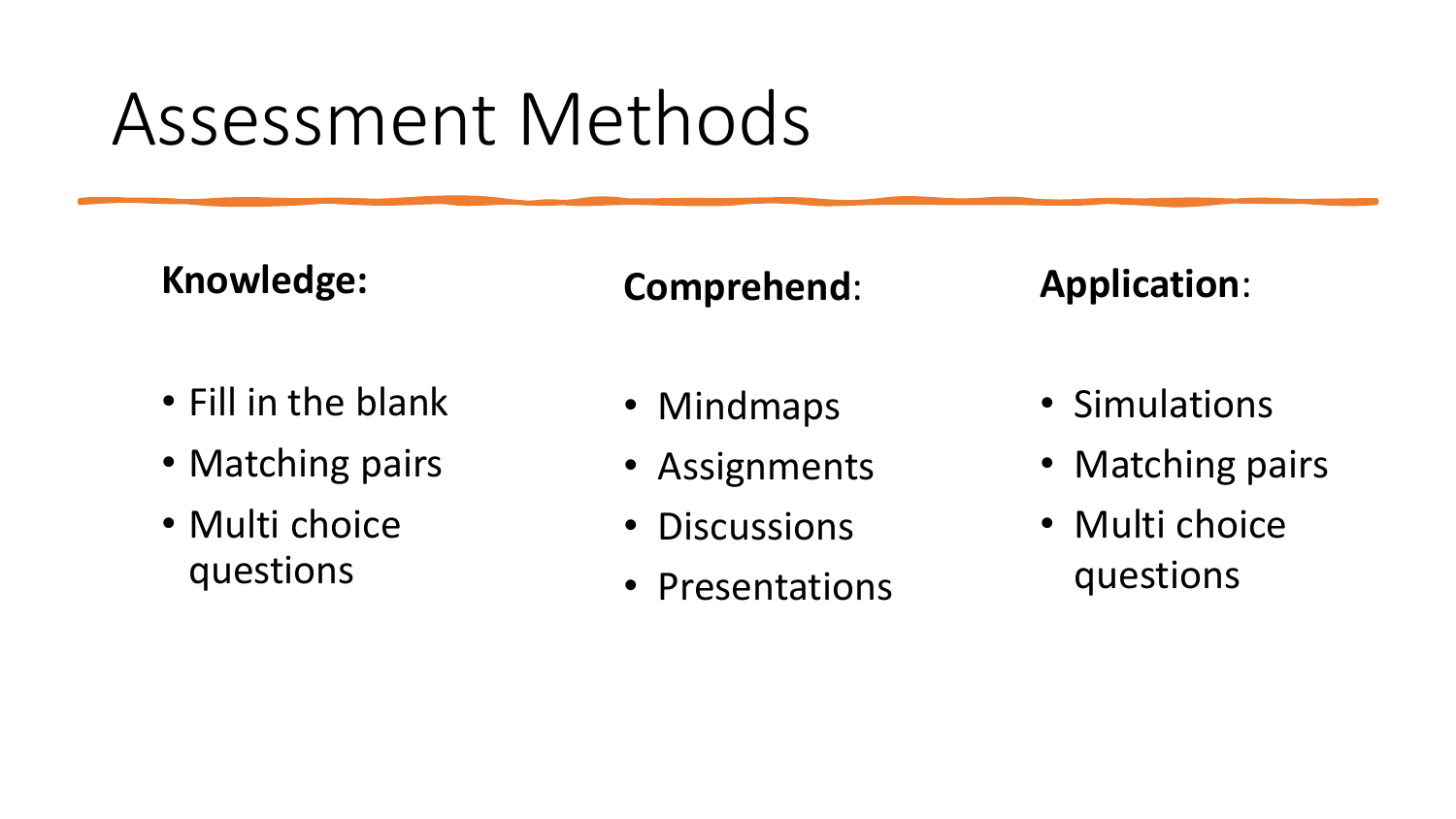#### Assessment Methods (Cont)

**Analyse**:

- Case studies
- Projects

**Evaluate**:

- Journals
- Diaries
- Assignm ents

**Create:**

- Films
- Assignments
- Websites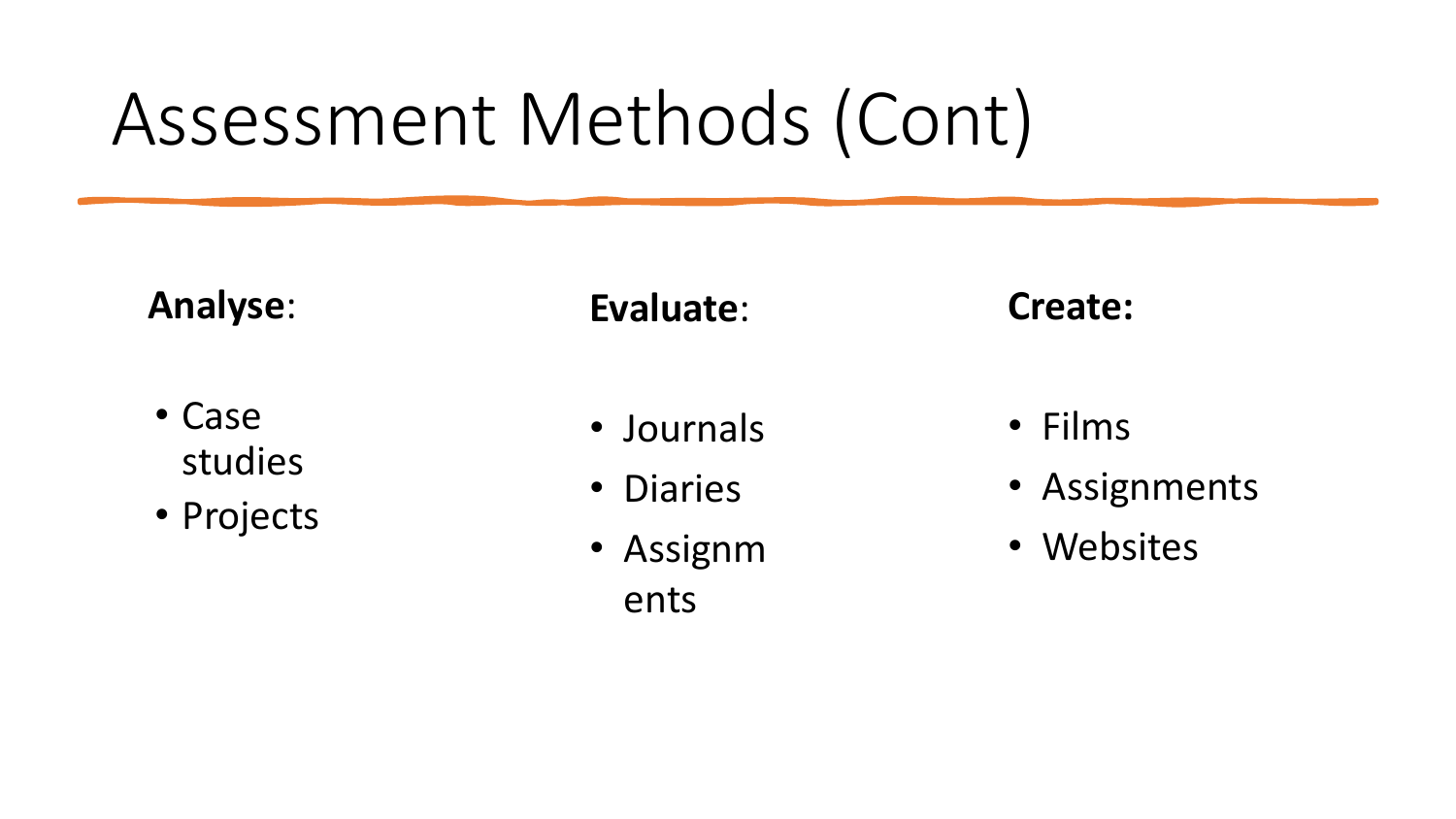

## Online Assessment Tools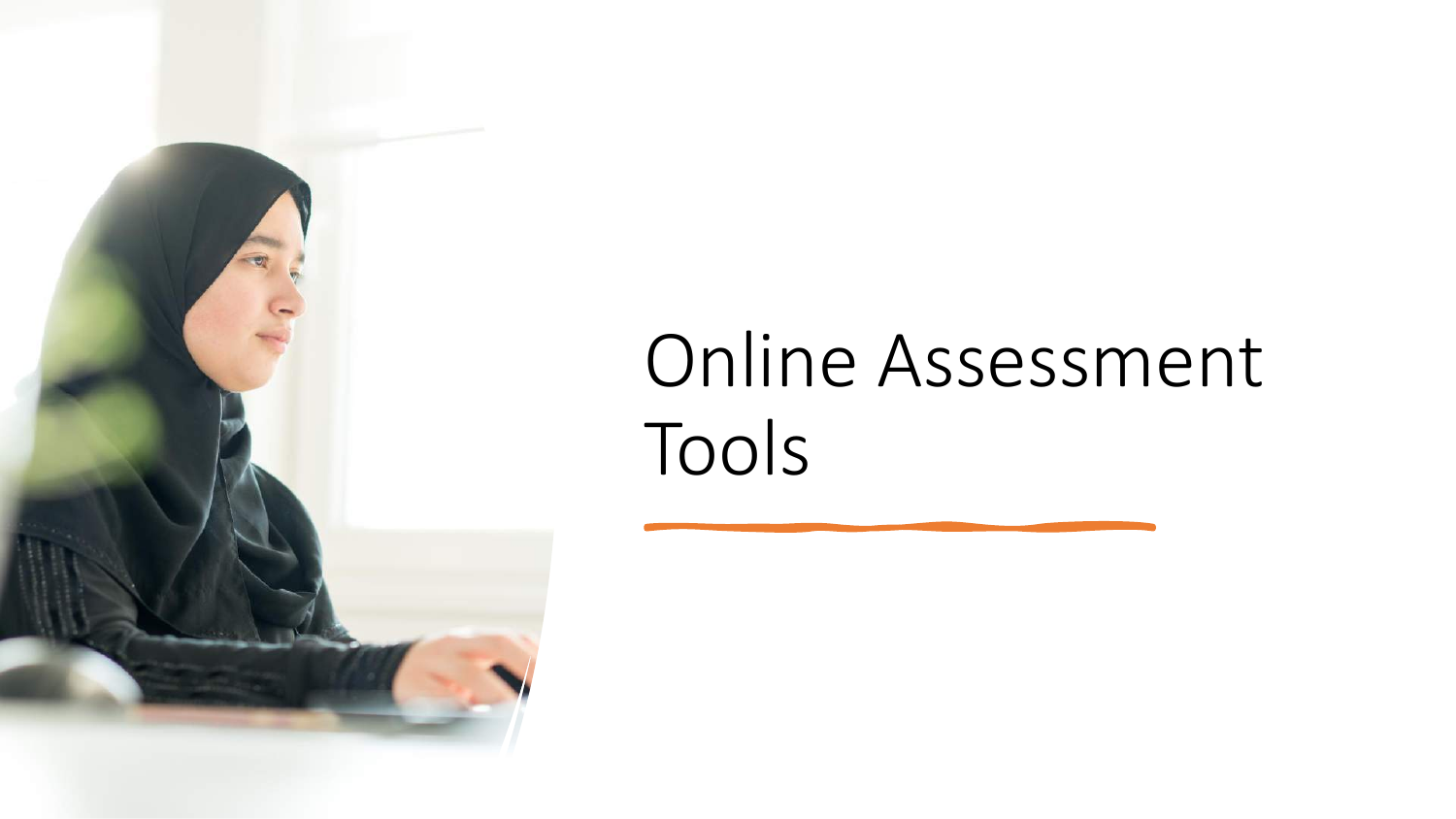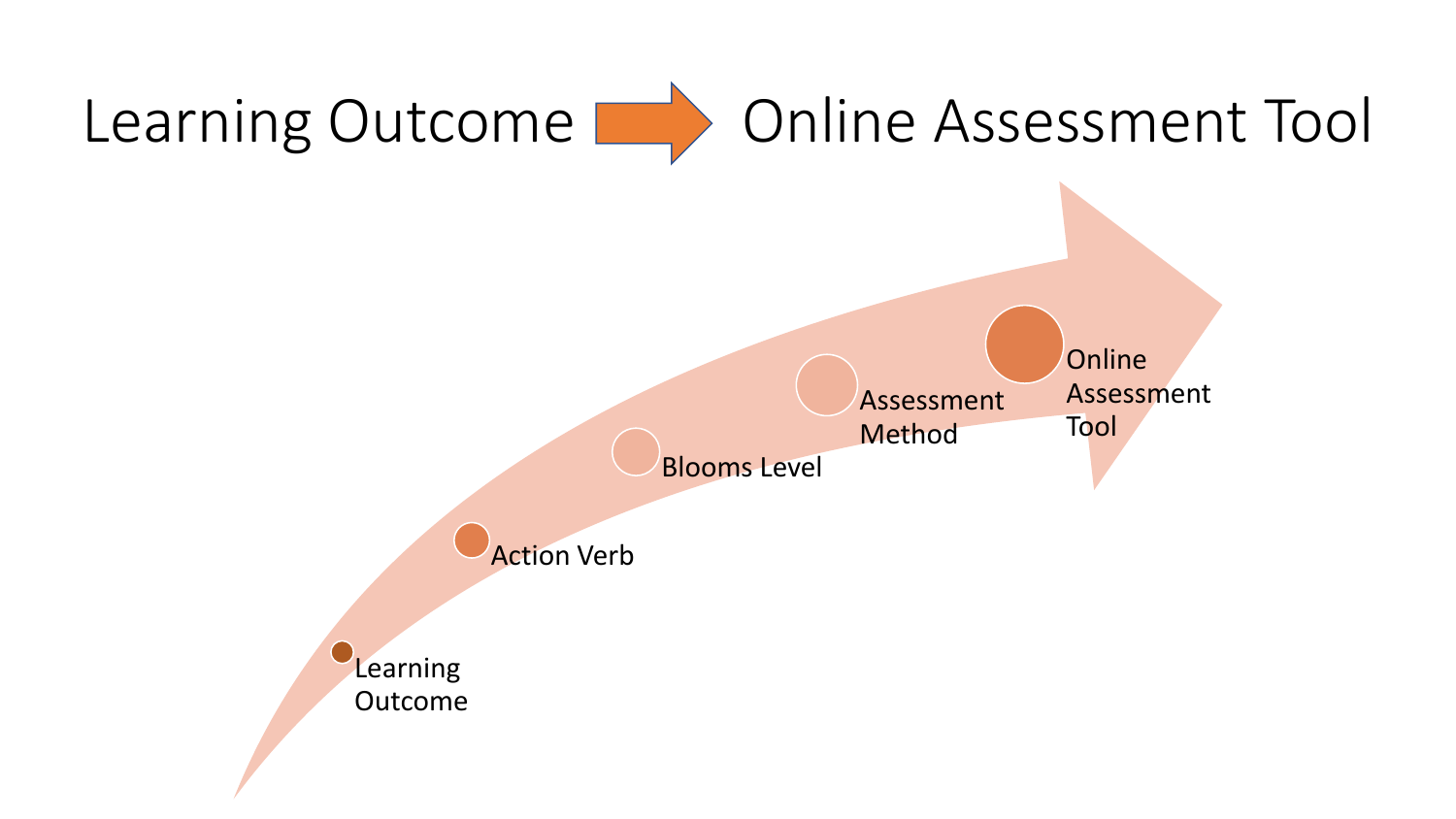Assessment … from the Brick to the Click Class

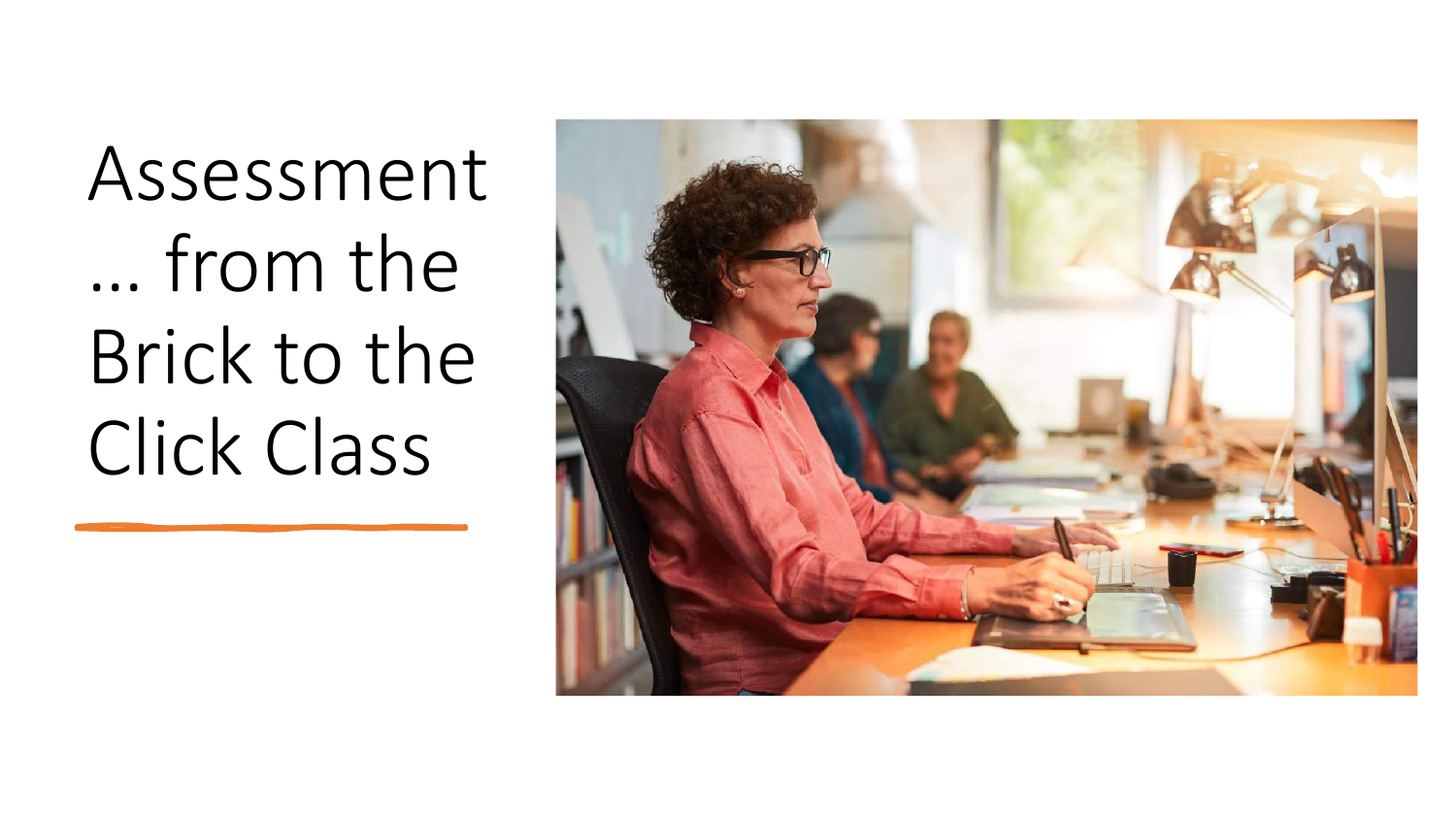#### Online Assessment Tools

• Synap.ac

• Edulastic.com

• Kallidus Learn

- Nearpod
- Surveyanyplace.com Go.playposit.com
- Socrative
- Google Forms
- Polleverywhere
- Kahoot
- Edpuzzle
- Flipgrid
- LessonUp
- Spiral.ac
- Classkick
- **Assistments**
- Formative
	- Plickers
- Serol!
- Slido
	- Gimkit
- **Quizalize**
- GoSoapbox
- The Answer Pad
- Kaizena
- YO Teach!
- Backchannel chat
- Parlay
- Piazza
- Classflow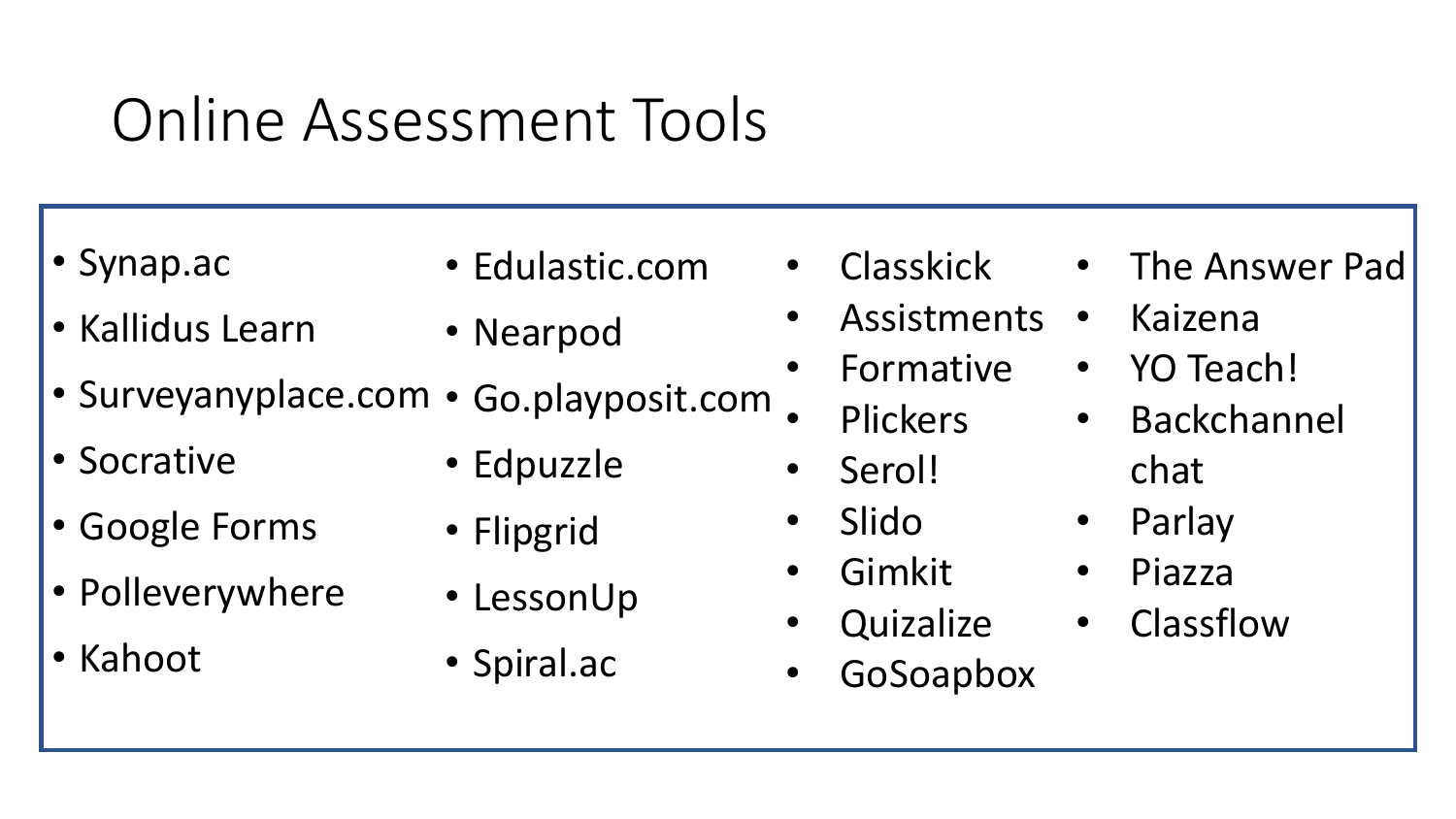#### Socrative.com

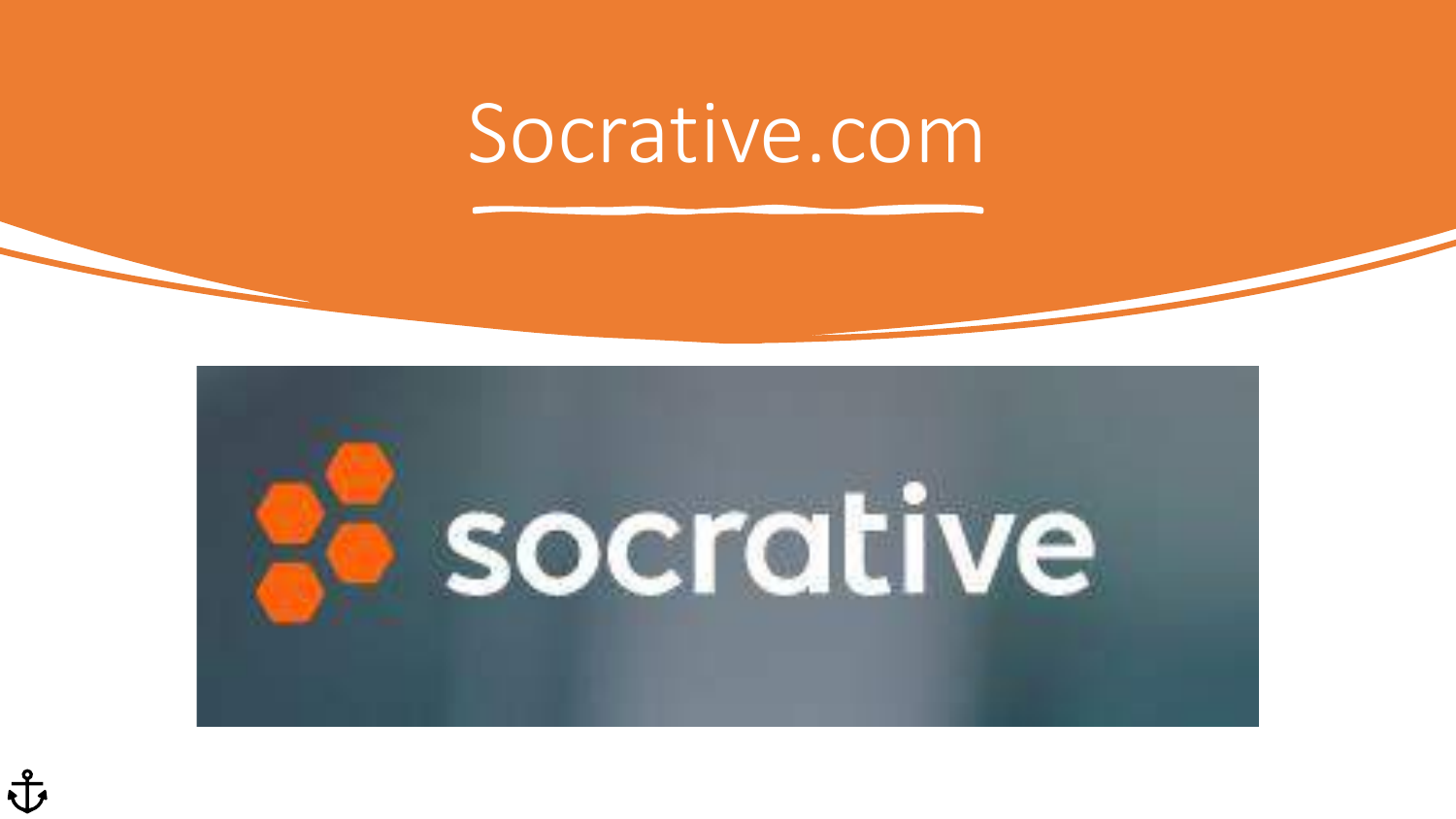

#### Edulastic.com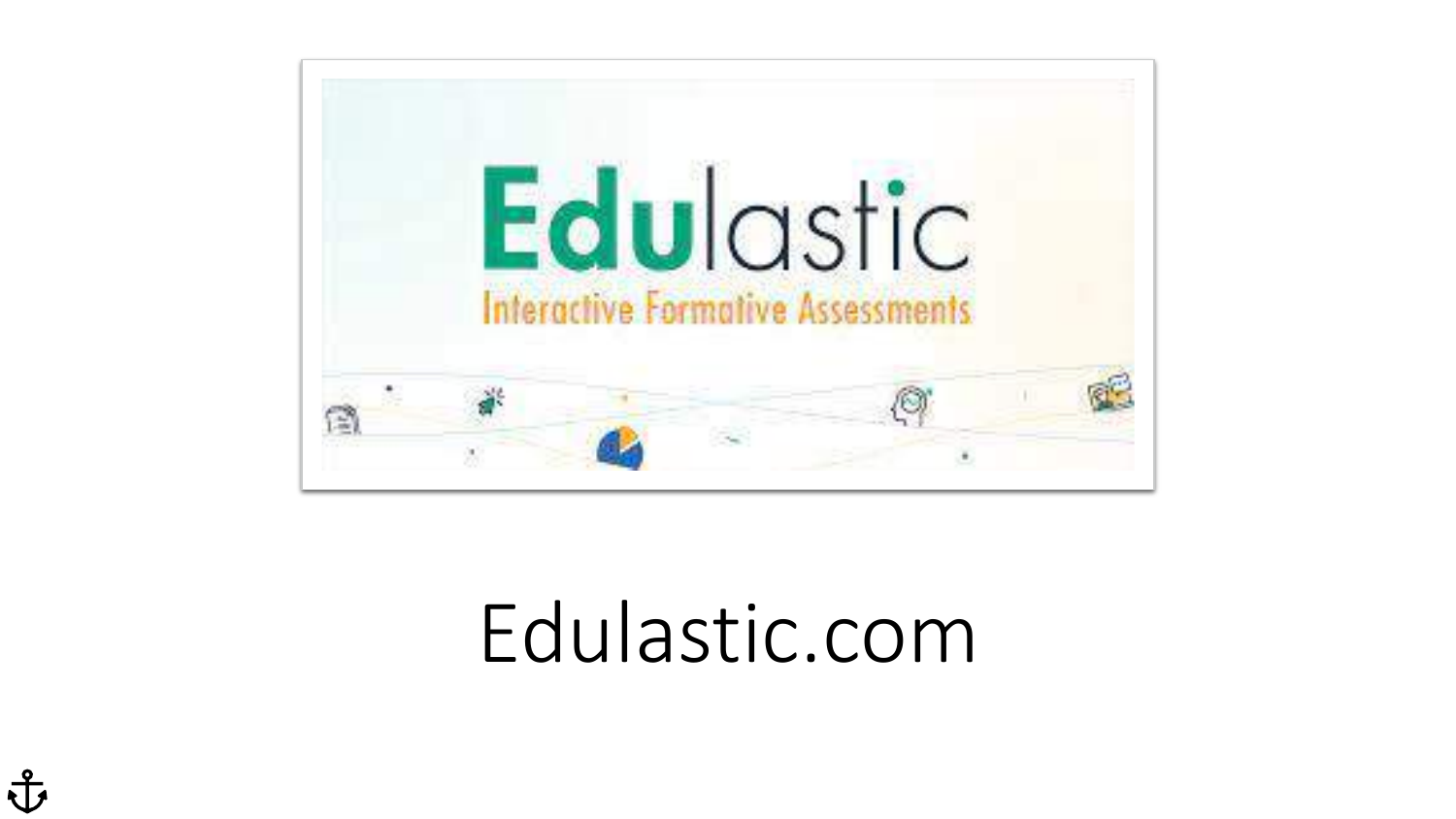## Google.co.uk

# E Google Forms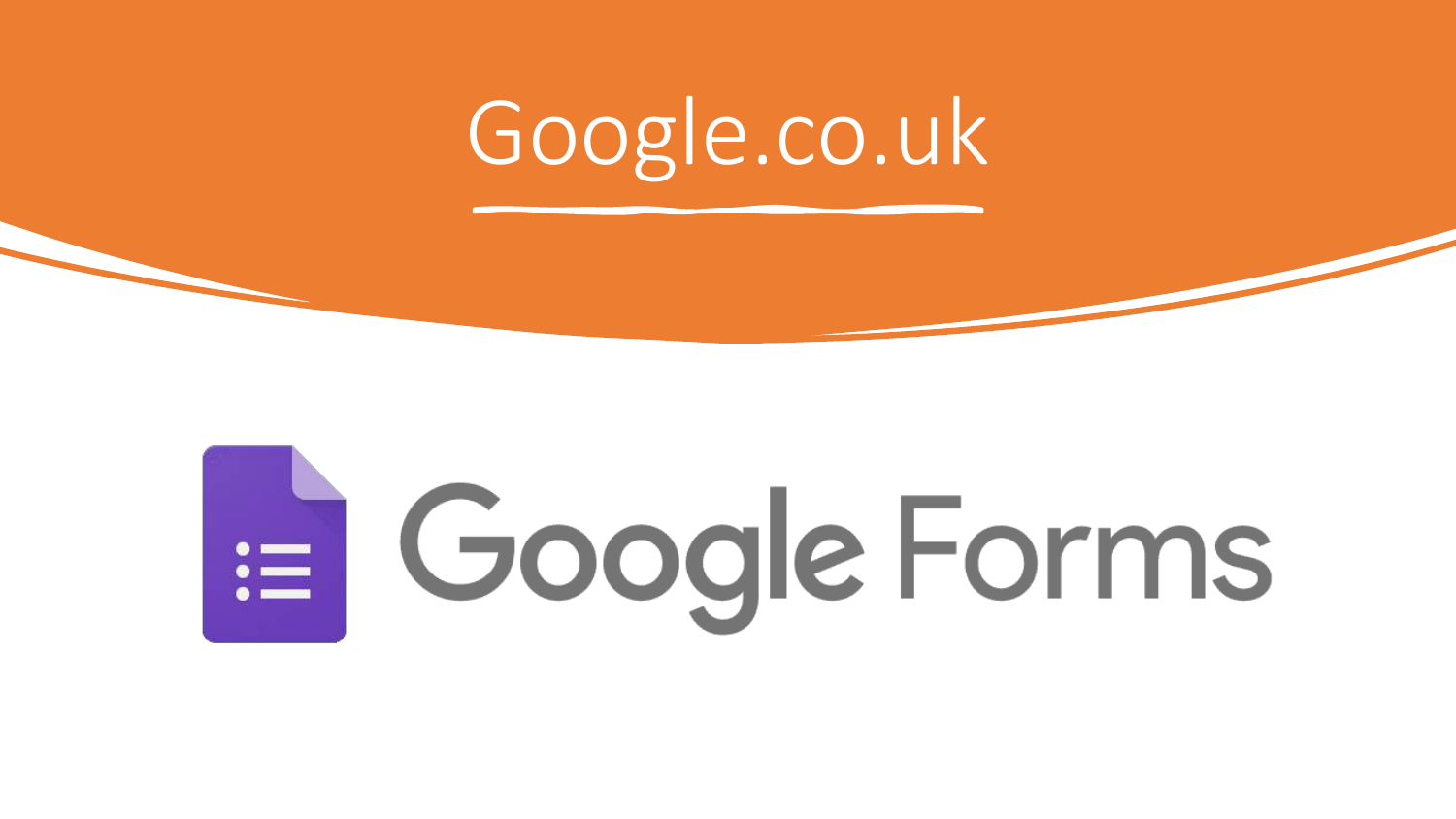## Polleverywhere.com

# **ED Poll Everywhere**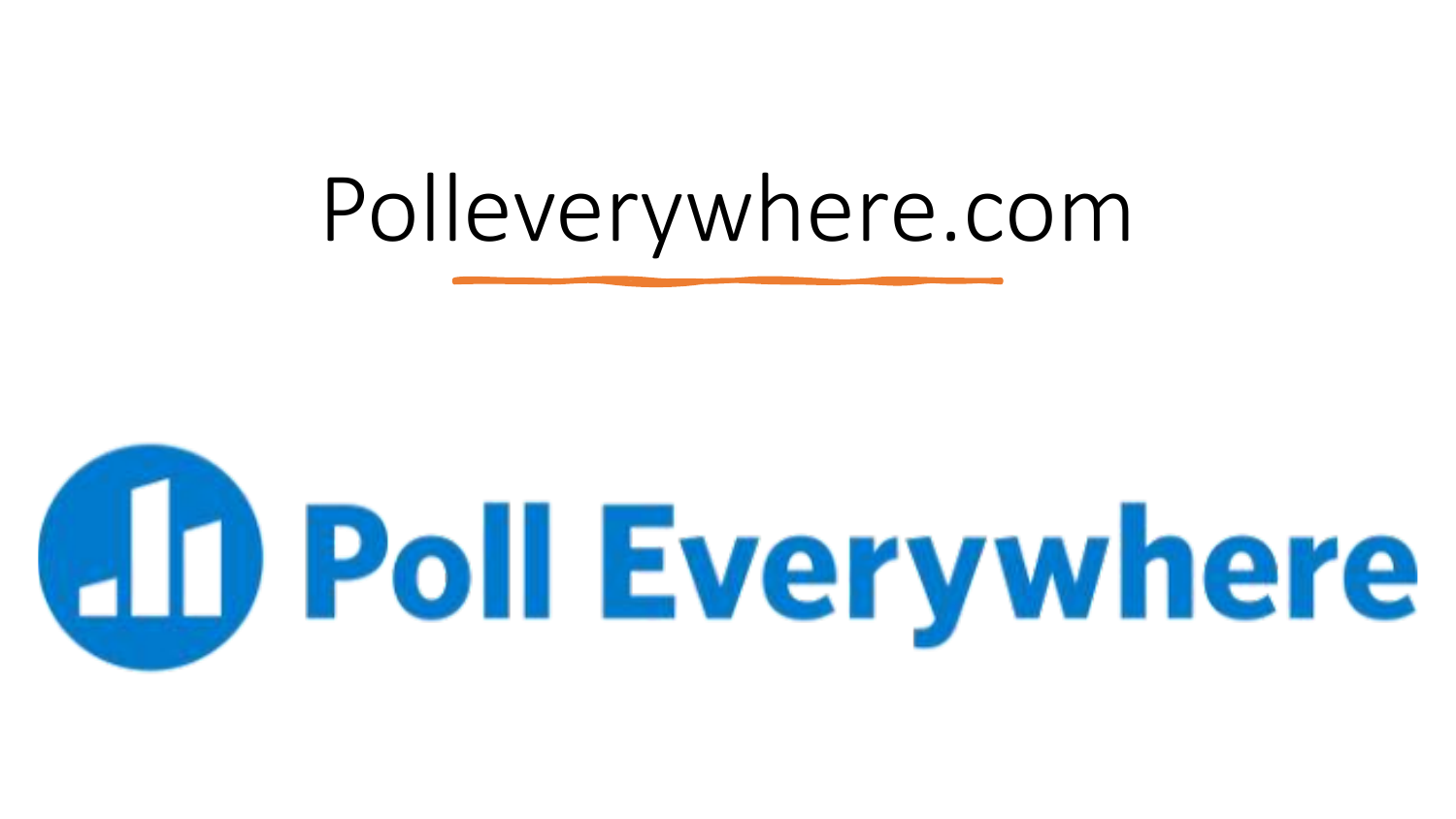

Nearpod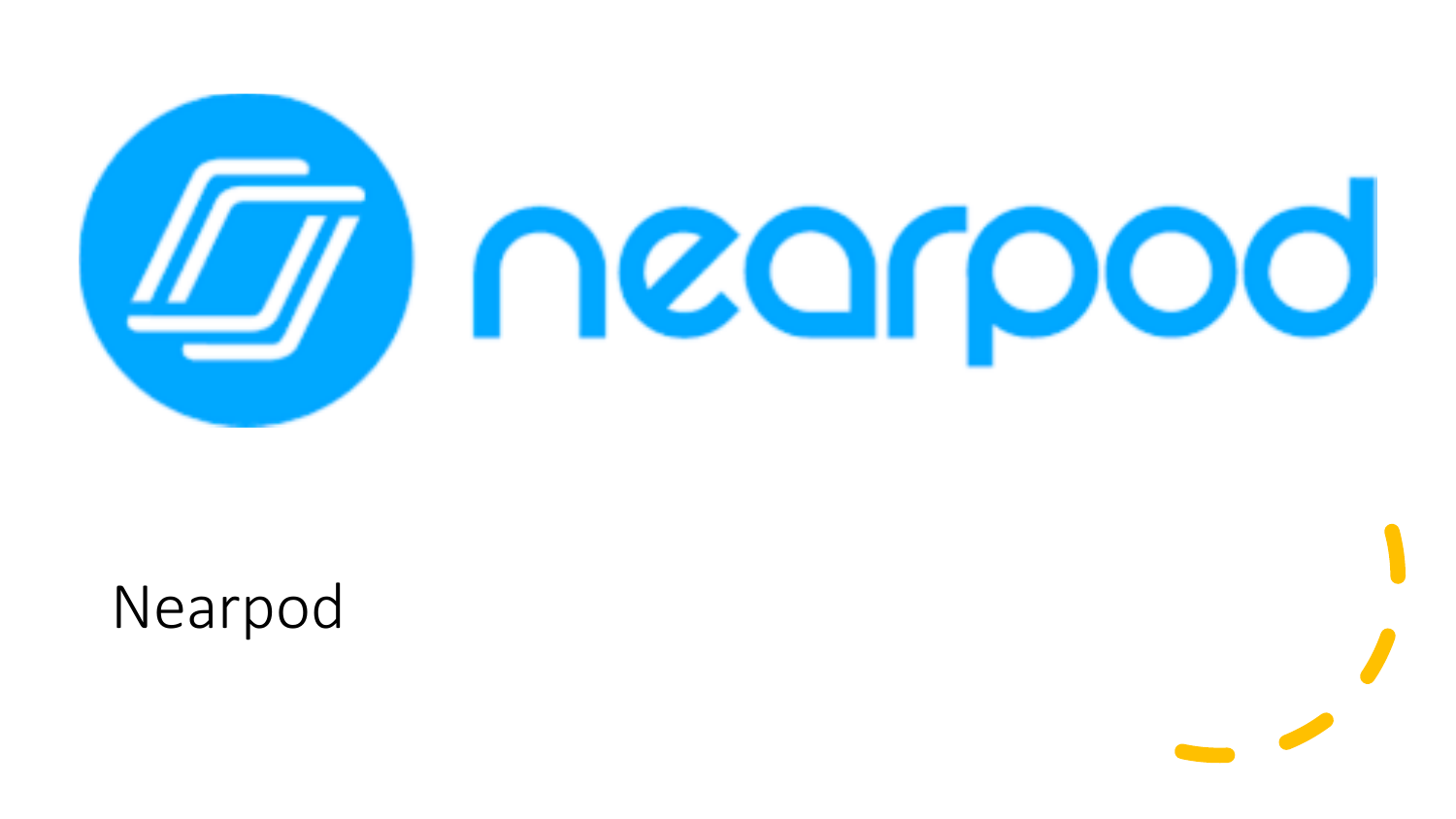#### Edpuzzle.com

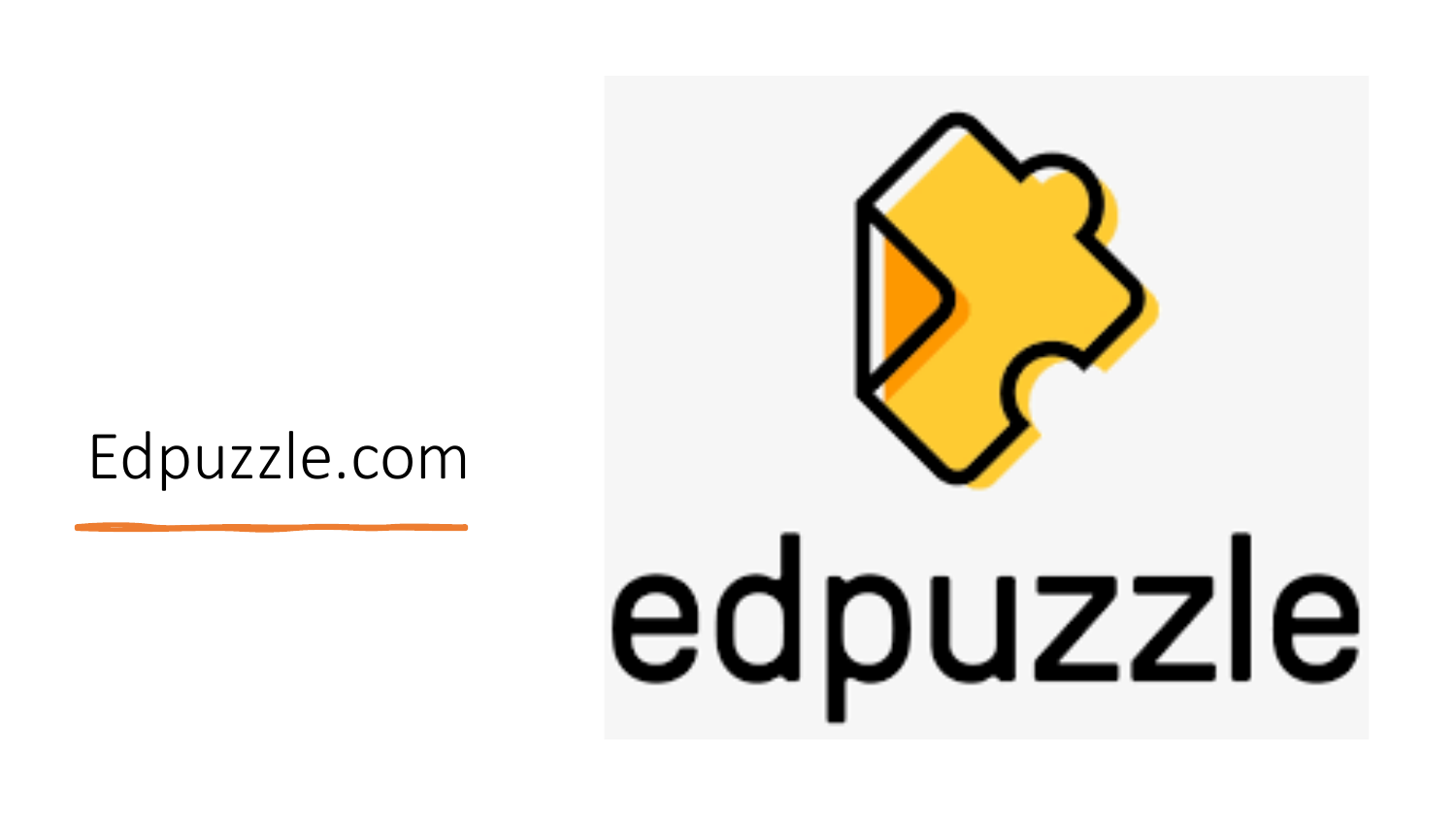

#### Flipgrid.com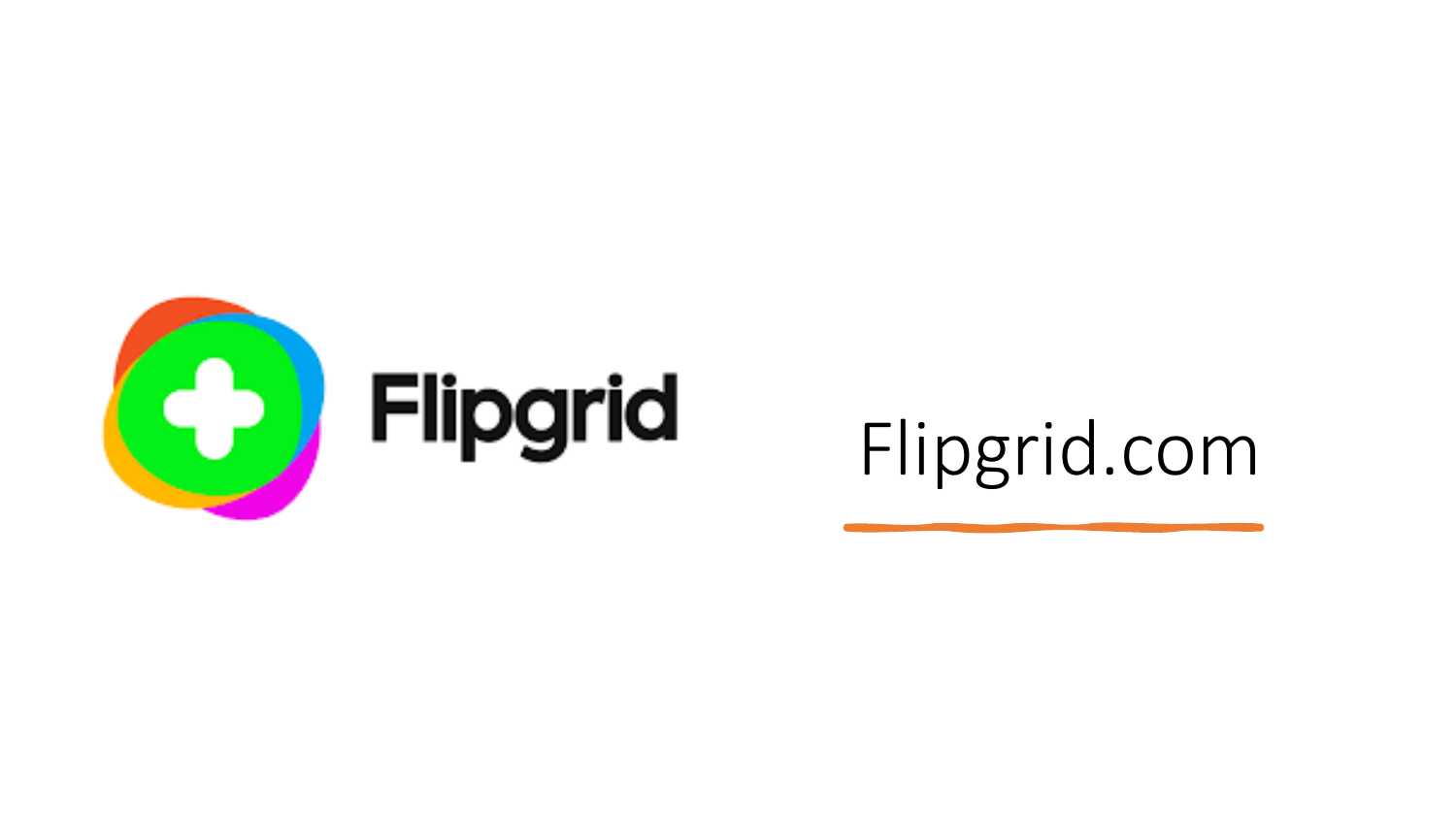

Go.playposit.com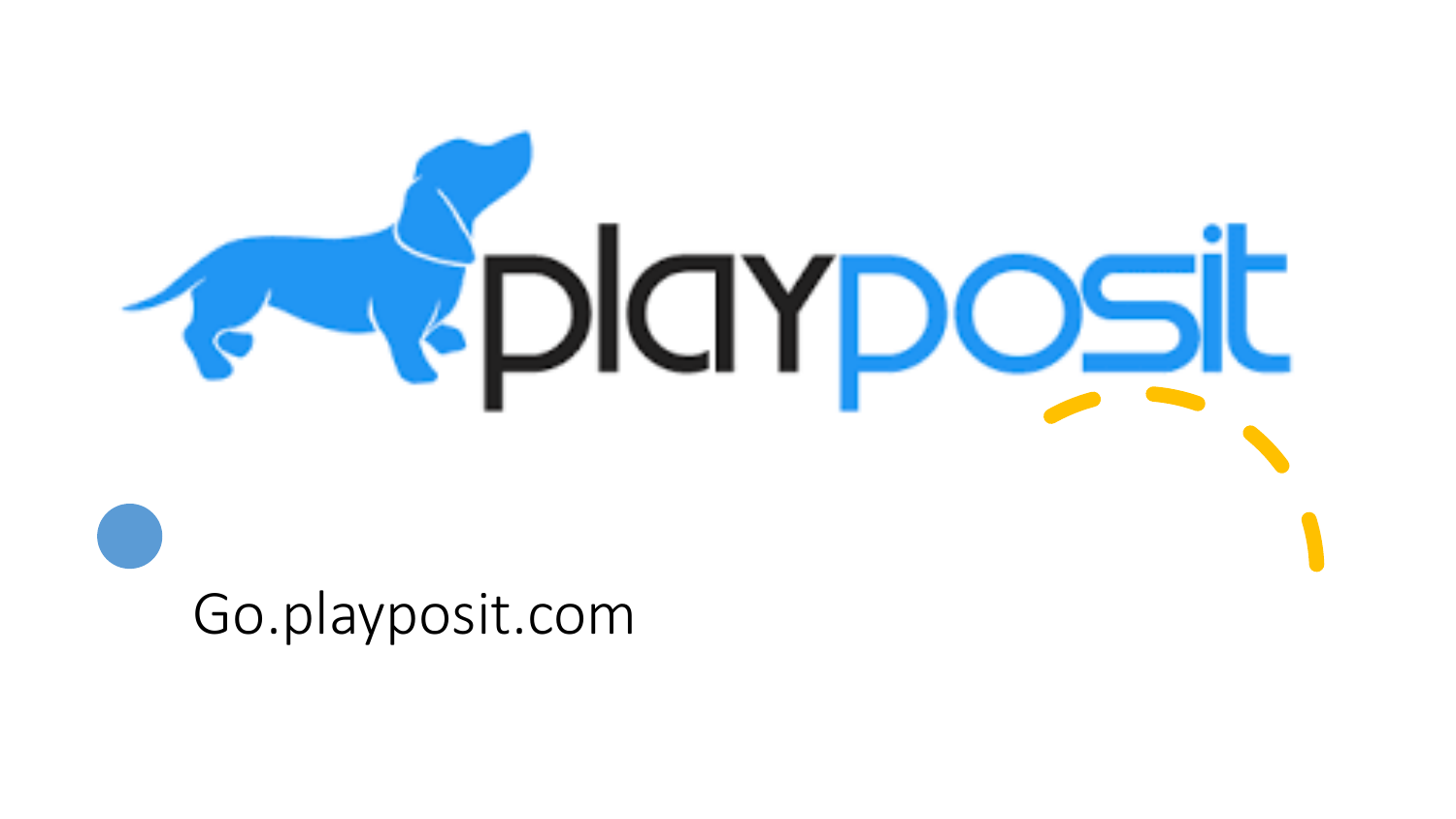

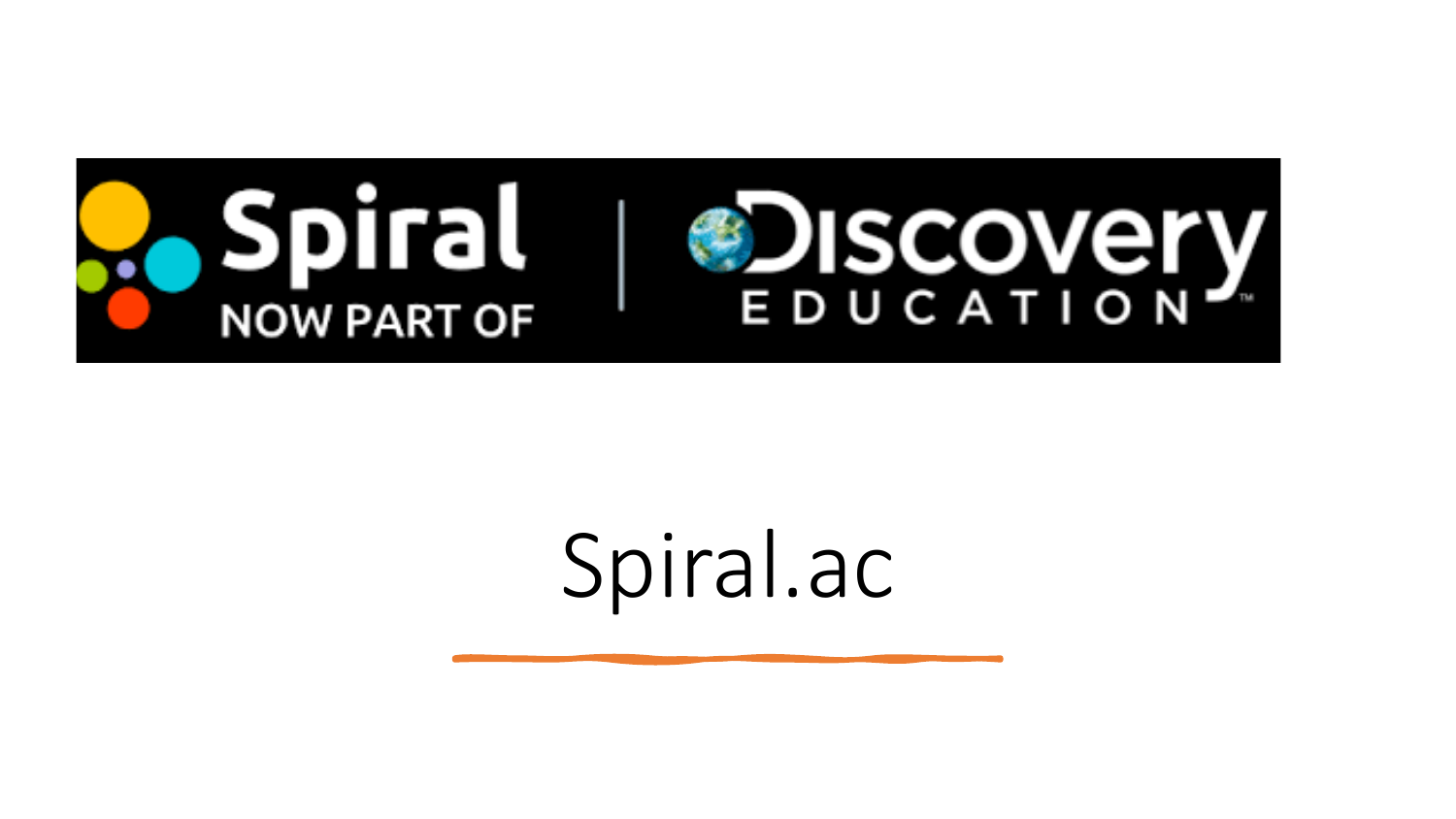## Classkick.com

# (<sup>III</sup>) classkick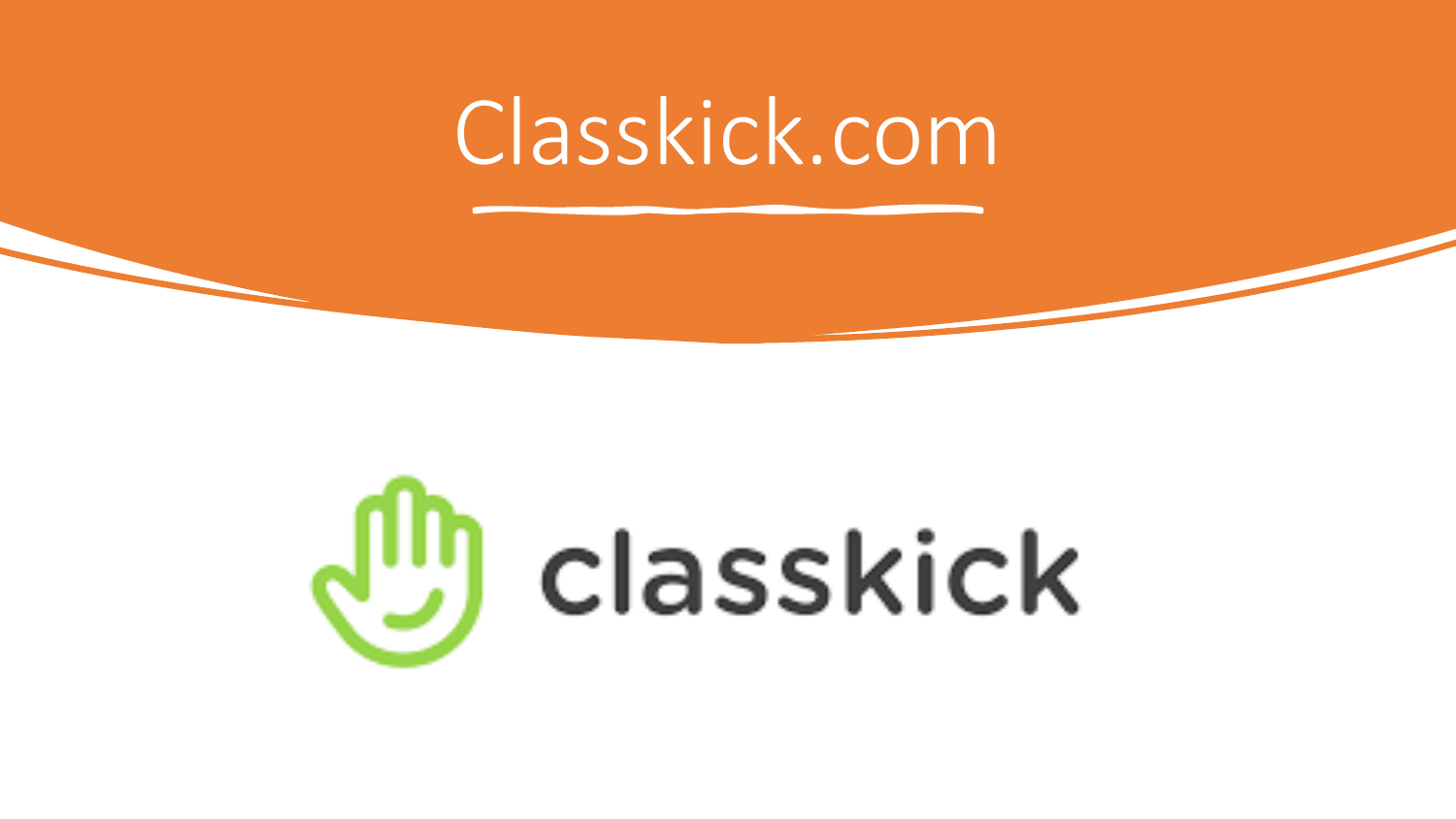#### LessonUp.com

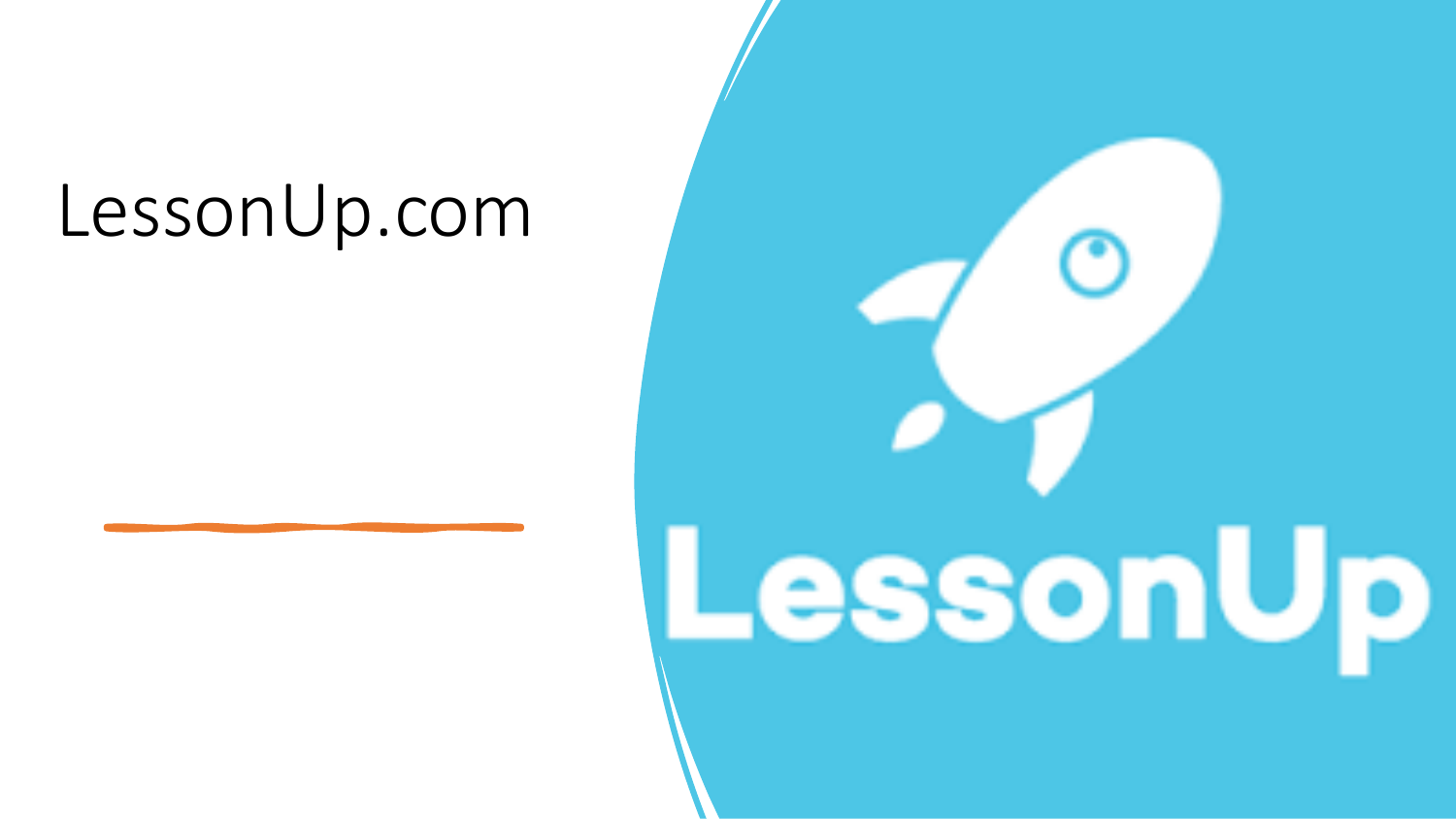

## Assistments.org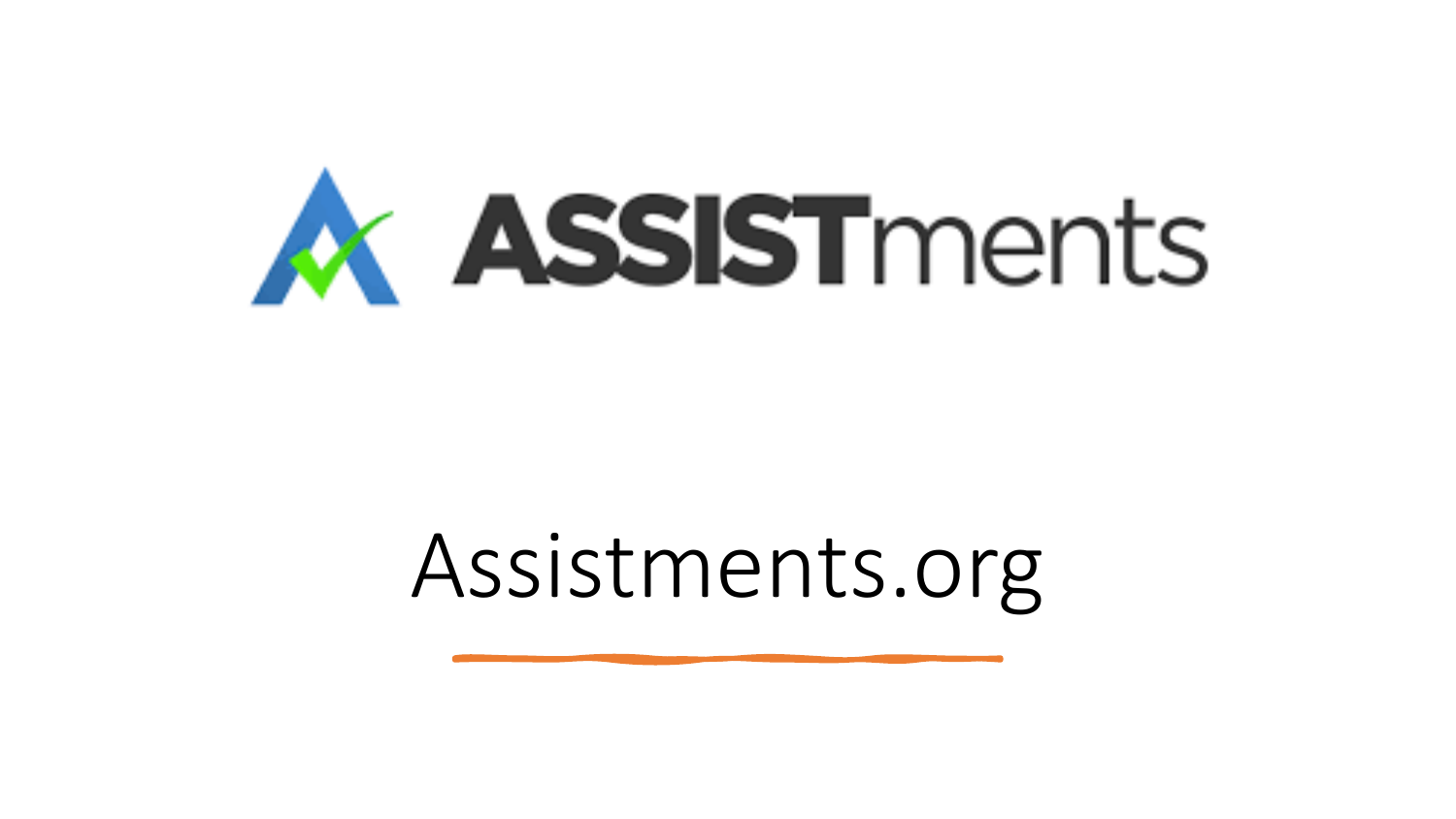

## Kaizena.com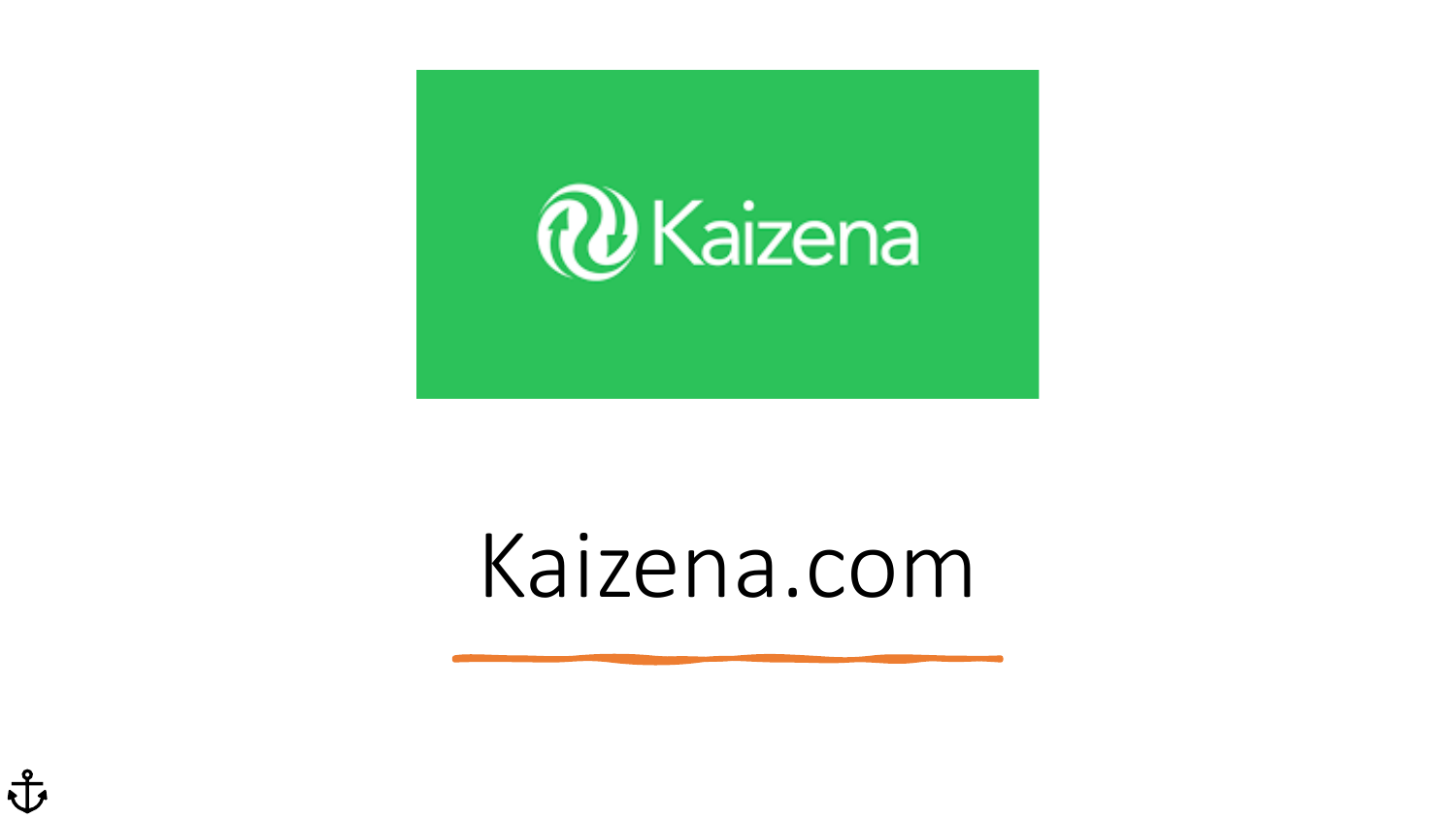#### Otter.ai

子

![](_page_26_Picture_1.jpeg)